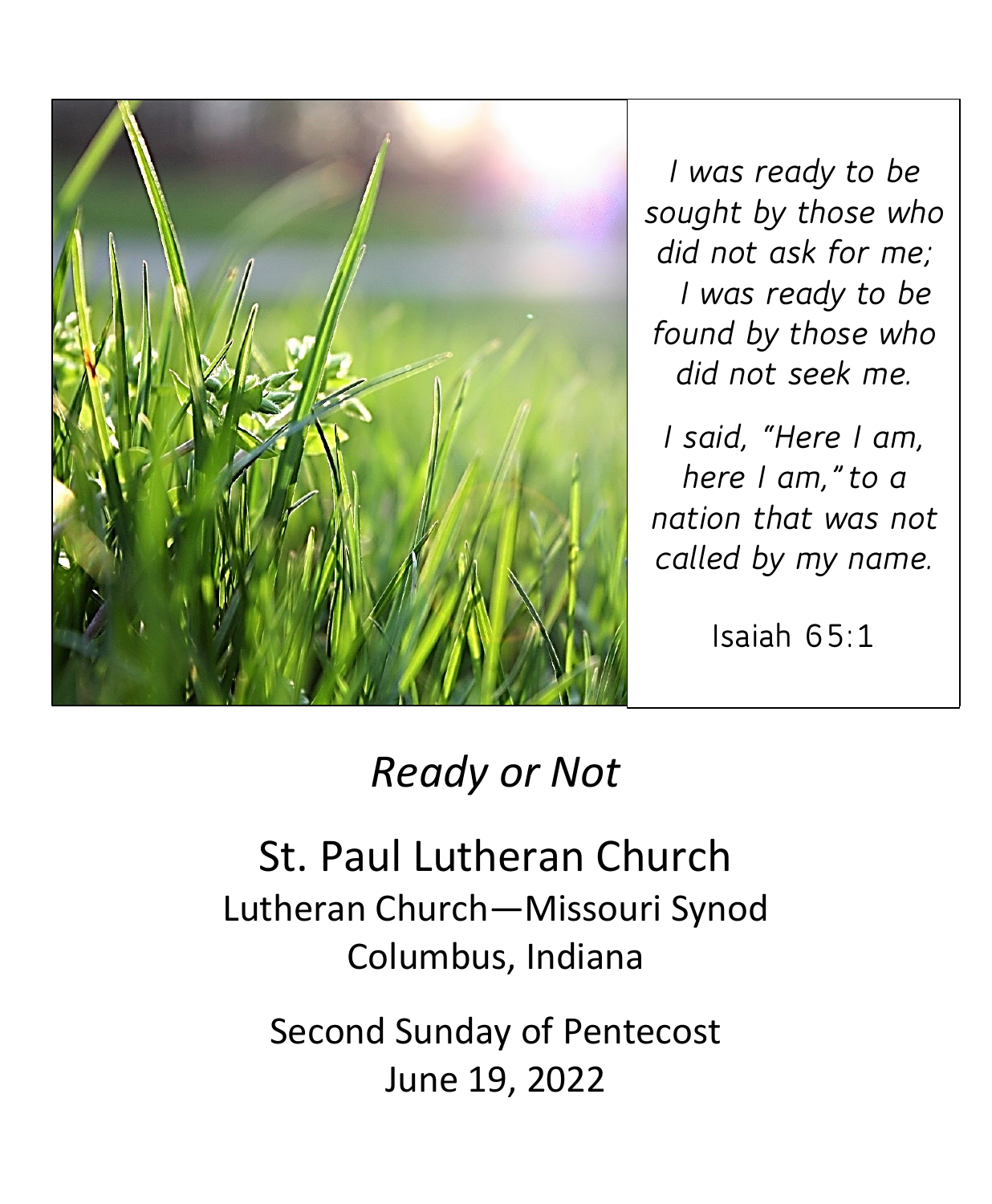## *Welcome to St. Paul!*

We are glad that you have come to God's house to be fed and strengthened by His holy Word. The order of service for today is printed on the **insert** in this bulletin. Guests, we extend a special welcome to you this morning. We are privileged to have you as our guest today and encourage you to worship with us again soon.

**The Family Quiet Room and Restroom** are located outside the doors of the sanctuary and to the left. In the Family Quiet Room, you can hear and see the service. **Assisted hearing devices** are available for the service. Please contact an usher.

Do you need prayer support? Please call Bonnie England at 812- 392-2732 to activate our **Prayer Chain.** Your fellow church members will pray for you.

**Our Communion Practice:** Scripture teaches that the Lord's Supper is a meal for baptized believers where the bread and wine are the true body and blood of Jesus Christ, and that through this Sacrament God grants us the forgiveness of sins and strength for our faith. Holy Scripture reminds us in 1 Corinthians 11:27-34 that those who eat and drink our Lord's body and blood in an unworthy manner do so to their great harm. It is out of love and care for each individual that comes to the Lord's Supper that we ask that those who hold a different belief or church membership than that of the Lutheran Church—Missouri Synod, are not instructed and confirmed in the faith, or doubt the presence of Christ and His power in the Sacrament to refrain from attending the Lord's Supper. Please respect our position of love in this matter of pastoral care and speak with the pastor with any questions regarding the Lord's Supper.

**Communion Preparation:** To prepare for the Lord's Supper, you may wish to pray the prayer on the inside cover of the hymnal or review the Christian Questions and Answers on pages 329-330.

## *Summer Sunday School*

Ages three-sixth grade in corner Sunday School room led by Pastor Bauman

> Seventh-twelfth graders in Youth Room led by DCE LaBelle

Adults in Fellowship Room for a study on *Holiness* led by Pastor Patterson

#### **Serving Today**

Organist: Doreen Stache 8 AM Acolyte: Jonathan Dettmer 10:45 AM Acolyte: Khloe Blackwell

**IN THE GATHERING SPACE…** are copies of the June-July Newsletter and the July-September *Portals of Prayer.* 

## Church Calendar

Today **Father's Day** Clarity Baby Bottle Campaign Ends **8:00 AM Divine Service** 9:10 AM Fellowship 9:30 AM Radio Service WYGS 91.1 FM 9:30 AM Summer Sunday School **10:45 AM Divine Service English and Spanish** Noon Spanish Sunday School 7:00 PM Lutheran Hour on WYGS Thursday, June 23rd-Friday, June 24 th Indiana District Convention Friday Church Office Closed Friday, June 24<sup>th</sup>-Saturday, July 2<sup>nd</sup> County Fair and Youth Walking Taco Barn Next Sunday **8:00 AM Divine Service** 9:10 AM Fellowship 9:30 AM Radio Service WYGS 91.1 FM 9:30 AM Summer Sunday School **10:45 AM Divine Service English and Spanish** Noon Spanish Sunday School 2:00 PM 175th Planning Meeting 7:00 PM Lutheran Hour on WYGS

**IN OUR PRAYERS…** Anniversary: Ray and Pat Hall 58th anniversary tomorrow; Military Deployment: Garrett Pevlor to Romania on June 30<sup>th</sup>; Sick and Recovering: Elizabeth Scheidt (surgery tomorrow), Brian Purdue (Jane Morris' son—cancer), Lillie Christopher (Colin and Linda Scheidt's mother), Dawn Deiwert, Dean Hartke, Nancy Dyer, Gayla Alesandro, Mike Bridges, Jim and Kay Newton, Irene Shireman, Wil Harner, Kathy Hoover, Sue Kitchin, Karen Kruger, David Fiesbeck, Mark Hotz (Hinds' nephew), Charles Hughes (Glenn's brother), Steve Norman (Yeley's friend), Joe Forster, Jeff Spero (Cleary's brother-in-law), Kenneth Barkley (Kruger's friend), Jan Johnson (Bridges' friend), Richard Helt (Gerald's brother), Chris Sichting (Jon Scheidt's mother-in-law), Mark Bense (Spurling's friend), Arlene Kruger (Kruger's sister-in-law), Bruce Glick (Tim's father), Ken Claycamp (Darcy Roxbury's father), Steve Wessel (Kirby's friend), Patsy Lewis (Matthew Lewis' mother), Robert Carmichael (Glenn Hughes' friend), Karen Bauman (Pastor Bauman's mother), Carol Zimmerman (John and Gail Jones' niece), Fran Sapper (Cleary's friend), Paul and Judy Ketner (Julia Bense's friends), Julie Phillips (Bonnie Nolting's sister), and Connie Ball (Jan Voelz's friend).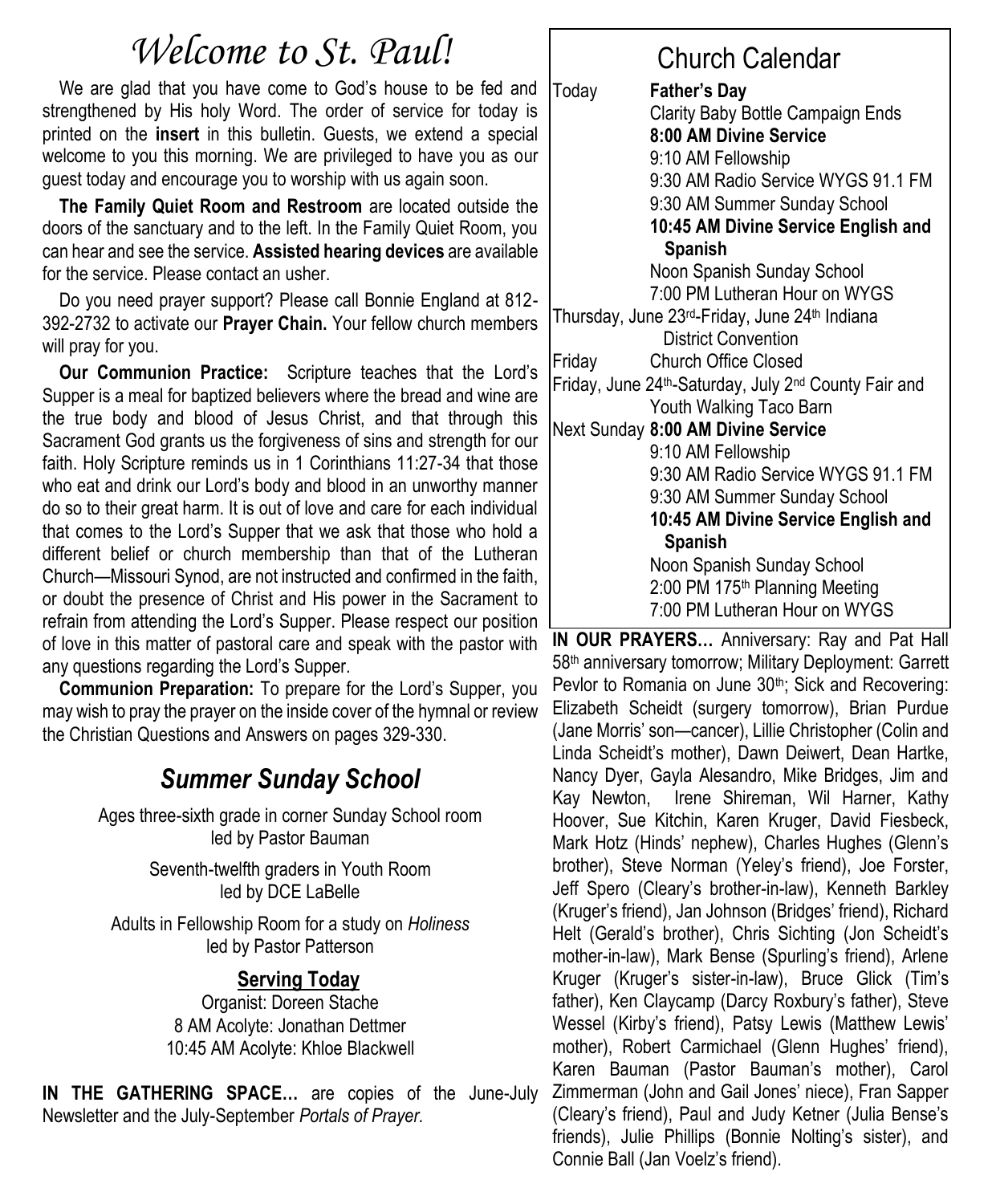**TODAY'S RADIO MINISTRY…** is sponsored by Eric and Linda Scheidt in celebration of Daniel Beck's batpismal birthday.

**MEMORY VERSE FOR THE WEEK…** *Jesus said to him, "No one who puts his hand to the plow and looks back is fit for the kingdom of God."* Luke 9:62

**STAFF VACATIONS…** Kantor Mau and family are on vacation through June 25<sup>th</sup>.

**NEIGHBORHOOD INFORMATION DISTRIBUTION…** Help us get the word out by inviting those in the area to our church and VBS. Stop by the table and sign up for a neighborhood, collect your door hangers and distribute them any time before July 17<sup>th</sup>.

**INDIANA DISTRICT CONVENTION…** is **this Thursday-Friday, June 23-24** in Fort Wayne. Jim Brock and Pastor Bauman are our voting delegates for the convention that is held every three years. A new district president will be elected as our current president, Dr. Daniel Brege, is retiring. Both Pastor Bauman and son of the congregation Pastor Brock are on the ballot for district president. The election for district president will be on Thursday afternoon. A number of congregation members have requested being informed of the election results. A congregational email will be sent on Thursday afternoon with the election results for district president. Please pray for our Indiana District and those gathered in convention that the Lord's will would be done in all elections and decisions.

**YOUTH WALKING TACO BARN…** The Bartholomew County Fair begins **this Friday, June 24th** and continues through July 2<sup>nd</sup>. Consider signing up to work a shift at our Walking Taco Barn one of those days. Your support of our youth ministry fundraiser is much appreciated. If you have questions about the fair or taco barn, please speak with DCE LaBelle.

#### **YOUTH ACTIVITIES COMING UP…**

KfC Sunday, July 17<sup>th</sup>: during the Sunday school hour there will be a VBS Kick Off to get us excited and ready!

#### **C4Life & SPY**

- Sign up to work a shift at the County Fair Walking Taco Barn. The fair begins **this Friday, June 24th .**
- Sunday, July 17<sup>th</sup>: Slip 'n Slide Kickball at the LaBelle's from 5 – 7 PM with dinner and devotions.
- Sign up to help with VBS

**175th ANNIVERSARY…** Would you be interested in serving on one of our subcommittees for special event planning? You're invited to join: Worship and Music, Memorabilia, and Food and Fellowship. For more information, please contact Warren Scheidt, DCE LaBelle, or Pastor Bauman. The next planning meeting is **next Sunday, June 26th** at 2 PM.

**SPECIAL SERVICES JULY 3rd…** On Sunday, July 3rd, we will give thanks to God for the many freedoms we enjoy in our country, pray for our nation and leaders, and recognize St. Paul members who have served in the military. Please plan to attend this special service.

**ECM TEACHER ASSISTANT POSITIONS…** Our early childhood ministry is growing! We are looking for individuals interested in part-time Teacher Assistant positions. The school is currently looking for help on:

- Mondays, Wednesdays and Fridays in the morning
- Mondays, Wednesdays and Fridays in the afternoon
- Tuesdays and Thursdays in the morning

Please note that some of the above can be combined. If you are interested in serving as a Teacher Assistant, please contact Director Jen Probst for an application and send/drop it off at the school (6045 E. State Street, Columbus, 47201). For additional information, please contact Director@StPaulColumbus.org.

**SUMMER CHURCH OFFICE HOURS…** The church office is closed on Fridays. If you need pastoral care on Fridays, please contact Pastor Patterson at 812-569-2471.

**COMMUNION WAFER MAKING…** We are blessed to have faithful volunteers that make communion wafers. During the summer months, we invite you to make Communion wafers at home and bring them to church. For a copy of the recipe and instructions, please contact the church office.

**VOLUNTEERS NEEDED…** Orphan Grain Train in Jonesville needs more volunteers. The warehouse is open Tuesday-Thursday 10 AM-3 PM. Please feel free to come and serve at any time.

**ECM GOLF SCRAMBLE UPDATE…** Thank you for the outpouring of support for our Annual Golf Scramble at Otter Creek Golf Course. The Early Childhood Ministry received \$6,846.26 in proceeds! Mark your calendars for next year's Golf Scramble – Thursday, October  $6<sup>th</sup>$  (we are moving the event back to the fall). We are working to bring new competitions, prizes and more student involvement.

**FRIENDS OF CLIFTY CHURCH UPDATE…** God continues to richly bless our Friends of Clifty Church Campaign. In May, the bell was removed so that it can be cleaned and prepared to be placed in the tower which is currently in the fabrication process at the Verdin Bell Company in Cincinnati.

Look for signs of activity at the chapel in the coming weeks including tree and sidewalk removal. The narthex is scheduled to be removed in mid-July. We have partnered with Orphan